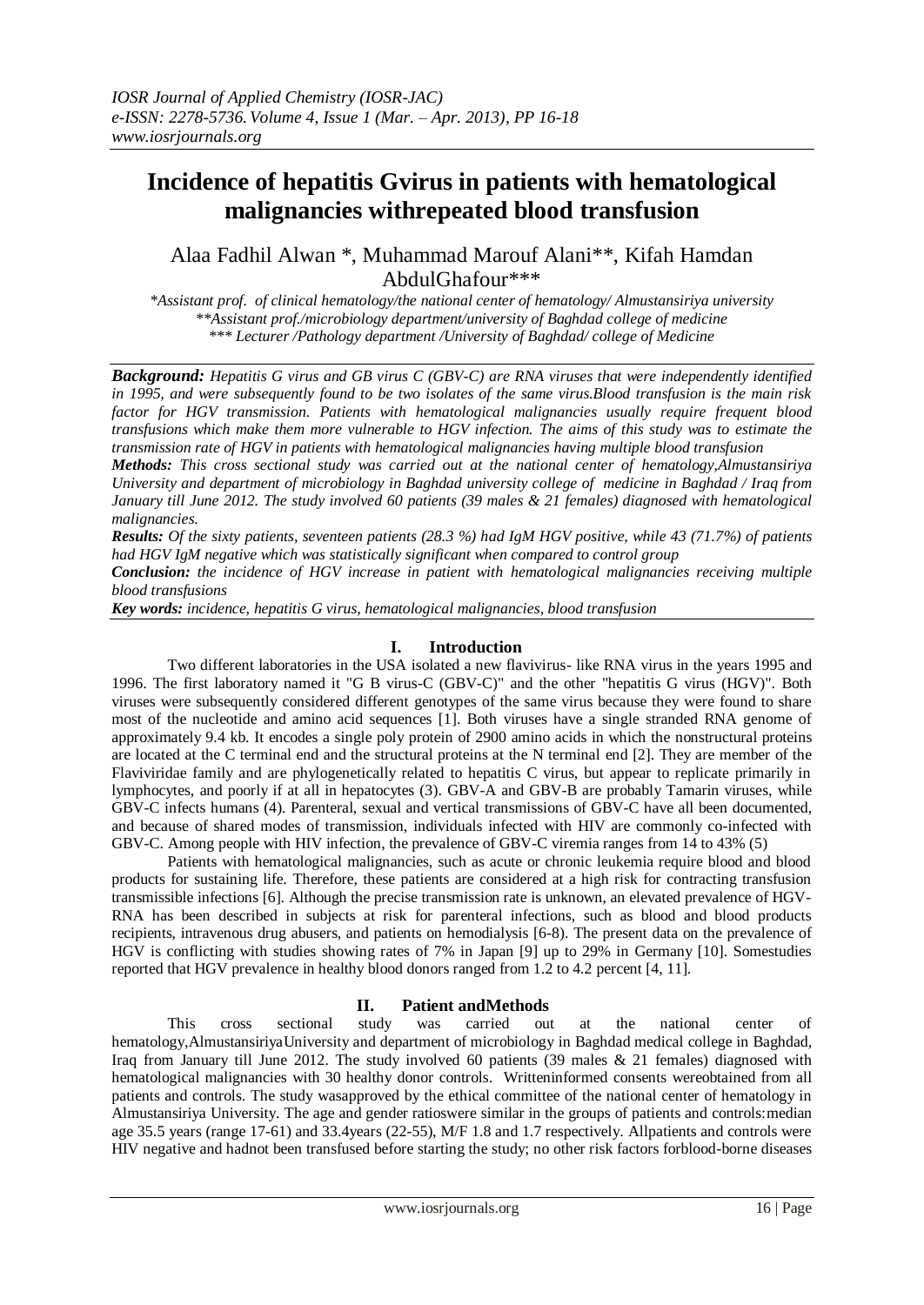were present in patients orcontrols. All patients underwent blood tests, lymph node and bone marrow biopsy in orderto diagnose and characterize the hematological malignancy.

Five milliliters of blood samples were withdrawn from patientsand controls. They were centrifuged and serum was separated.Serum was stored in aliquots at -20°C. Repeatedfreezing and thawing was avoided. All the biochemicalparameters were done by routine laboratory methodsunless otherwise stated. HGV IgM and IgG were detectedwith commercially available enzyme linked immunosorbentassay (CUSABIO BIOTECH CO.LTD).

## **Statistical analysis**

Statistical analysis was performed using Fisher'sexact test and the chi-square test, as suitable. p <0.05 considered statistically significant.

#### **III. Results:**

There were no significant differences in age, gender between the two groups ( $p > 0.05$ ) as intable 1. Of the sixty patients with hematologicalmalignancies, 17 patients (28.3%)had positive result for HGV IgM which was highly significant when compared to control healthy controls (6.6%) as shown in table 2, while the results for HGV IgG showed 23 patients(38.3%) and 5 healthy controls (16.7%) were positive which was statistically significant when compared to control group which shown in table 3

Regarding distribution of HGV IgM positive result according to hematological malignancies ,there were  $3/14(21.4\%)$ ,  $5/16(31.2\%)$ ,  $2/13(15.3\%)$ , and  $7/17(41\%)$  for AML, ALL, CML, and CLL respectively while for HGV IgG positive result there were 3/14,6/16,4/13,and 10/17 for AML,ALL,CML, and CLL respectively. The high incidence were found in CLL for both IgM and IgG with 41% and 58.8% respectively

| raone r. The demographic and emilical enaracteristics of an patients in study group |                    |           |           |  |  |
|-------------------------------------------------------------------------------------|--------------------|-----------|-----------|--|--|
| Characteristic                                                                      | Patients           | Controls  | P value   |  |  |
| Number of patients                                                                  | 60                 | 30        |           |  |  |
| Age - Median (years)                                                                | 35.5               | 33.4      | <b>NS</b> |  |  |
| Range(year)                                                                         | 17-61              | $22 - 55$ |           |  |  |
| Sex (male/Female)                                                                   | 37/23              | 19/11     | <b>NS</b> |  |  |
| <b>Primary Diseases</b>                                                             | Patient Number (%) |           |           |  |  |
|                                                                                     |                    |           |           |  |  |
| AML                                                                                 | 14(23.3)           |           |           |  |  |
| ALL                                                                                 | 16(26.6)           |           |           |  |  |
| <b>CML</b>                                                                          | 13(21.6)           |           |           |  |  |
| <b>CLL</b>                                                                          | 17(28.3)           |           |           |  |  |

Table 1. The demographic and clinical characteristics of all patients in study group

NS= not significant, AML; Acute myeloblastic leukemia, ALL; Acute lymphoblastic leukemia, CML; Chronic myelocytic leukemia, CLL; Chronic lymphocytic leukemia

| IgM      | Positive   | Negative  | P-Value         |
|----------|------------|-----------|-----------------|
| Patients | 17(28.3%)  | 43(71.7%) | $Chi-sq.(5.64)$ |
| control  | $2(6.6\%)$ | 28(93.4%) | P-value         |
|          |            |           | < 0.017         |
|          |            |           | Highly          |
|          |            |           | Significant     |

## Table 2: result of HGV IgM in patients and controls

## Table 3: Result of HGV IgG in patients and controls

| IgG      | Positive  | Negative  | P-Value                           |
|----------|-----------|-----------|-----------------------------------|
| Patients | 23(38.3%) | 37(61.7%) | $Chi-sq.(4.381)$                  |
| control  | 5(16.7%)  | 25(83.3%) | P-value<br>< 0.036<br>Significant |